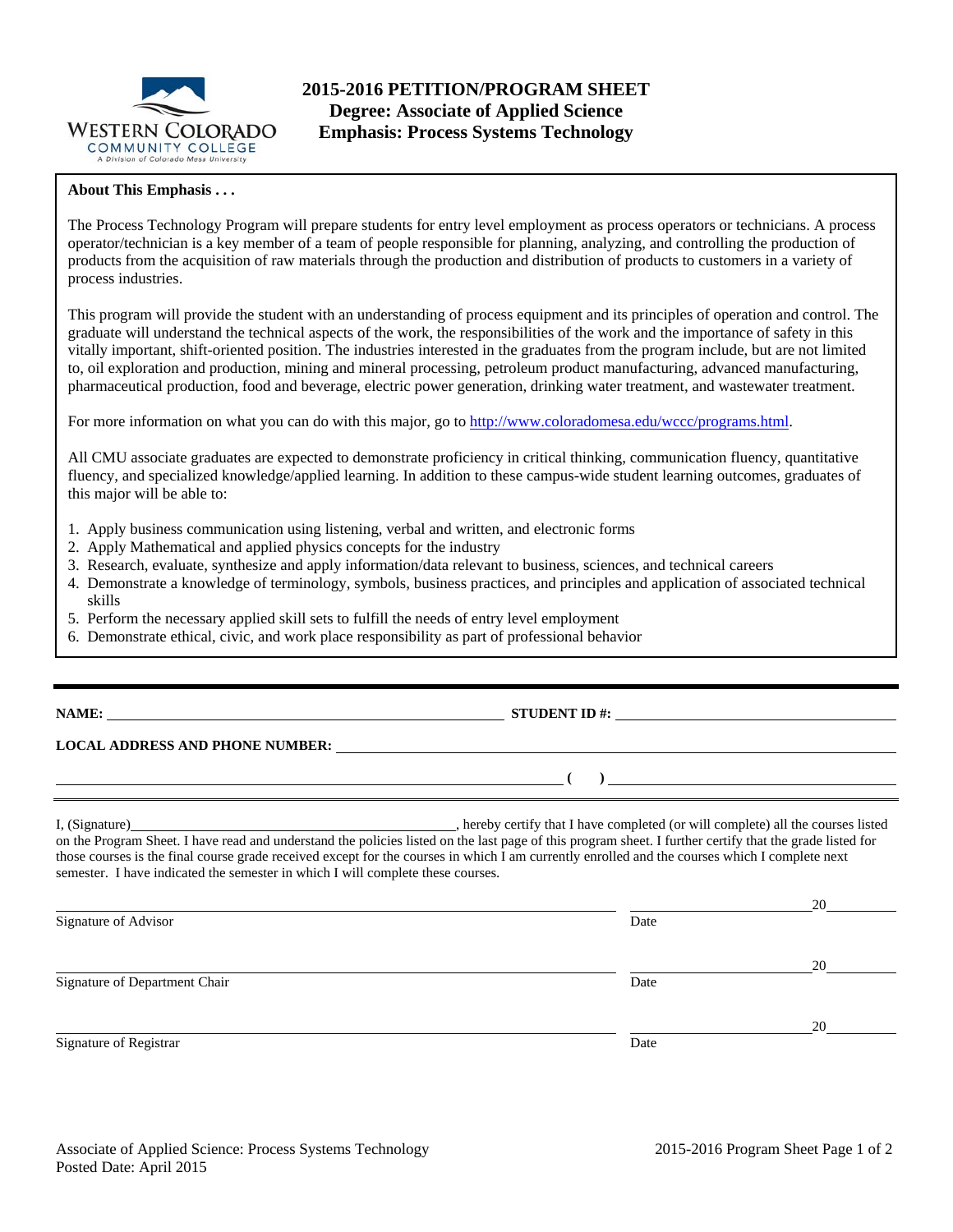#### **DEGREE REQUIREMENTS:**

- 61 semester hours total (A minimum of 16 taken at CMU in no fewer than two semesters).
- 2.00 cumulative GPA or higher in all CMU coursework and a "C" or better must be achieved in coursework toward major content area.
- Pre-collegiate courses (usually numbered below 100) cannot be used for graduation.
- A student must follow the CMU graduation requirements either from 1) the program sheet for the major in effect at the time the student officially declares a major; or 2) a program sheet for the major approved for a year subsequent to the year during which the student officially declares the major and is approved for the student by the department head. Because a program may have requirement specific to the degree, the student should check with the faculty advisor for additional criteria. It is the student's responsibility to be aware of, and follow, all requirements for the degree being pursued. Any exceptions or substitutions must be approved by the student's faculty advisor and Department Head.
- When filling out the program sheet a course can be used only once.
- See the "Undergraduate Graduation Requirements" in the catalog for additional graduation information

#### **ESSENTIAL LEARNING REQUIREMENTS** (Minimum 15

semester hours) See the current catalog for a list of courses that fulfill the requirements below. If a course is on the Essential Learning list of options and a requirement for your major, you must use it to fulfill the major requirement and make a different selection within the Essential Learning requirement. The Essential Learning capstone course and corequisite Essential Speech course (required for bachelor's degrees) cannot be used as options for the below requirements.

| Course No Title                         |   | Sem.hrs Grade Term/Trns |
|-----------------------------------------|---|-------------------------|
| <b>Communication</b> (6 semester hours) |   |                         |
| <b>ENGL 111 English Composition</b>     | 3 |                         |
| <b>ENGL 112 English Composition</b>     | 3 |                         |
| $-OR-$                                  |   |                         |
| <b>ENGL 111 English Composition and</b> |   |                         |
| SPCH 101 Interpersonal Communication or | 3 |                         |

|                     | SPCH 102 Speechmaking                                                                                                  | 3 |                                             |
|---------------------|------------------------------------------------------------------------------------------------------------------------|---|---------------------------------------------|
| Course No Title     |                                                                                                                        |   | Sem.hrs Grade Term/Trns                     |
|                     | <b>Mathematics</b> (Minimum 3 semester hours)<br>MATH 108 Technical Mathematics or higher 4                            |   |                                             |
|                     | <b>Social Sciences, Natural Science, Fine Arts, or Humanities</b>                                                      |   |                                             |
|                     | (Minimum 6 semester hours)                                                                                             |   |                                             |
|                     | <u> Alexandria de la contrada de la contrada de la contrada de la contrada de la contrada de la contrada de la c</u>   | 3 |                                             |
|                     | <u> 1989 - Jan Sterling and Sterling and Sterling and Sterling and Sterling and Sterling and Sterling and Sterling</u> | 3 |                                             |
|                     |                                                                                                                        |   |                                             |
|                     | WELLNESS REQUIREMENT (2 semester hours)<br>KINE 100 Health and Wellness                                                |   | <u> 1990 - Jan James Barnett, politik e</u> |
|                     |                                                                                                                        |   |                                             |
|                     | <b>ASSOCIATE OF APPLIED SCIENCE: PROCESS SYSTEMS</b>                                                                   |   |                                             |
|                     | <b>TECHNOLOGY REQUIREMENTS</b>                                                                                         |   |                                             |
| (43 semester hours) |                                                                                                                        |   |                                             |
| <b>Core Classes</b> |                                                                                                                        |   |                                             |
|                     | TECI 132 Intro Info Tech Hard/Soft                                                                                     | 3 |                                             |
| <b>PROS</b> 100     | Intro to Process Technology                                                                                            | 3 |                                             |

| PROS 110        | Safety, Health, & Environment 3      |                        |  |
|-----------------|--------------------------------------|------------------------|--|
| TECI 110        | <b>Applied Physics</b>               |                        |  |
| <b>PROS 117</b> | Electronics I                        |                        |  |
| PROS 118        | Electronics II                       |                        |  |
| PROS 120        | Process Technology I:                |                        |  |
|                 | Equipment                            |                        |  |
| PROS 130        | Instrumentation                      |                        |  |
| PROS 210        | Process Technology II: Systems 4     |                        |  |
| TECI 251        | Personal and Professional            |                        |  |
|                 | Leadership Development               | $\mathfrak{D}_{\cdot}$ |  |
| PROS 220        | Process Technology III:              |                        |  |
|                 | Operations                           |                        |  |
| PROS 230        | <b>Quality in Process Technology</b> |                        |  |
| PROS 292        | Capstone                             |                        |  |
| <b>PROS 290</b> | Certification: ETA                   |                        |  |

\*Please see your advisor for requirements specific to this program.